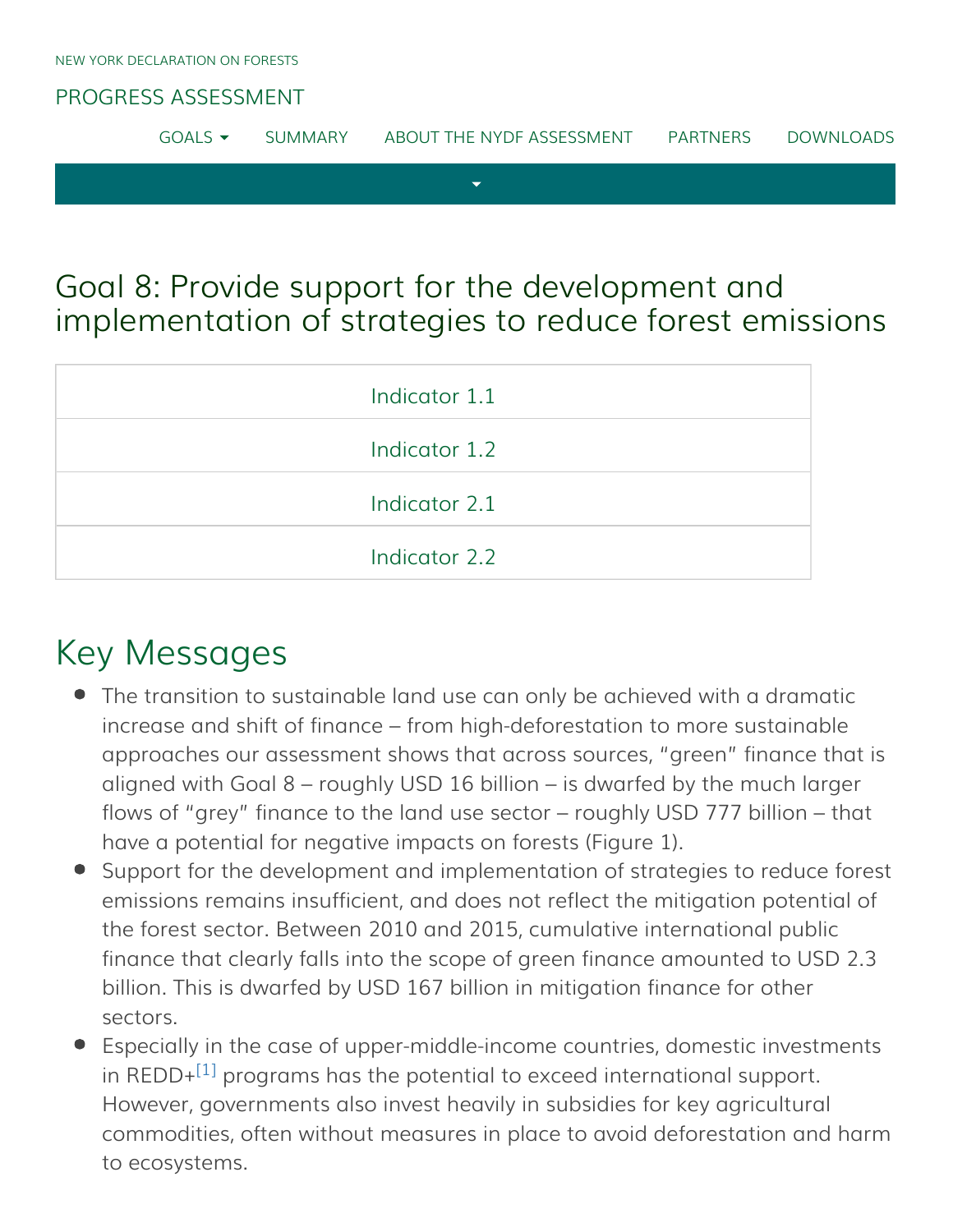- Traditional private investment in the agriculture and forestry sector in deforestation countries – without explicit sustainability or forest protection objectives – is estimated to be over 50 times greater than international support (public and private) that clearly falls in the scope of Goal 8. Given the role that these sectors play in driving deforestation, there is important potential for aligining such finance with forest and climate goals.
- While a number of banks have published policies to increase sustainability and identify and manage deforestation risks, few are mandatory. In most cases, information is unavailable regarding the extent to which clients actually apply these policies.
- Collaborative approaches and blended finance mechanisms between the public and private sectors can catalyze new private investment in sustainable activities in forest-relevant sectors. More significantly, the public sector has a range of tools at its disposal that can assist in developing an attractive sustainable investment environment into which private sector actors can shift existing grey finance.

### Figure 1: Green and grey finance flows captured by the Goal 8 Progress Assessment (excluding REDD+ finance, since 2010)



Sources and notes:

### *PUBLIC INTERNATIONAL FINANCE*

Mitigation finance for all sectors and for forestry in deforestation countries: Climate Focus analysis based on mitigation-related development finance commitments retrieved from the Organisation for Economic Cooperation and Development (OECD) website: [http://www.oecd.org/dac/stats/climate-change.html. Cumulative](http://www.oecd.org/dac/stats/climate-change.html. Cumulative 2010-2015)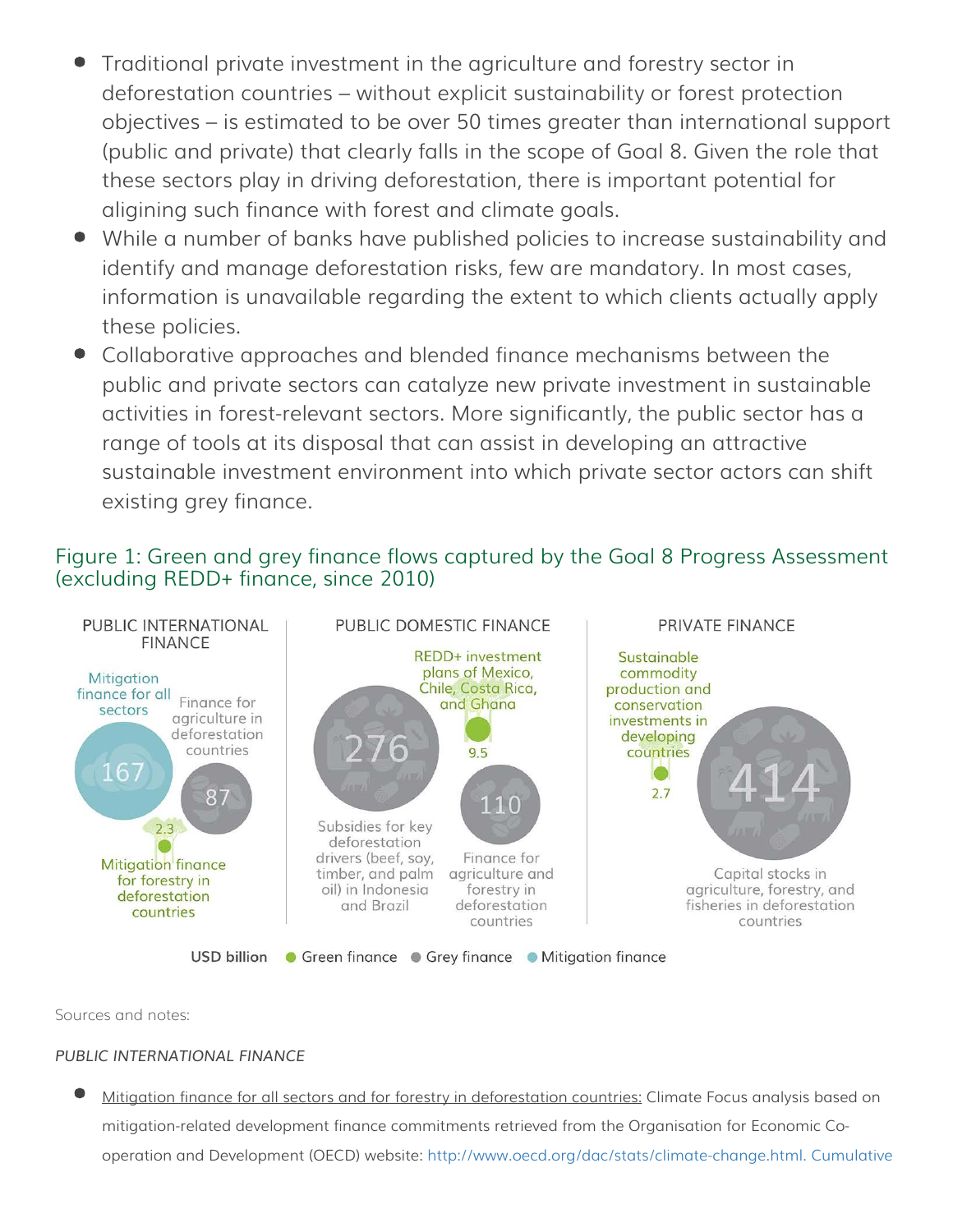[2010-2015.](http://www.oecd.org/dac/stats/climate-change.html. Cumulative 2010-2015)

Finance for agriculture in deforestation countries: Climate Focus analysis based on development finance commitments retrieved from the OECD Creditor Reporting System database. Cumulative 2010-2015.

### *PUBLIC DOMESTIC FINANCE*

- Government investment plans of four REDD+ countries (Mexico, Costa Rica, Chile and Ghana): based on Climate Focus analysis of Forest Carbon Partnership Facility (FCPF) Emission Reduction Program Documents. Investment plans cover different timeframes for the next  $4 - 10$  years.
- Subsidies for deforestation drivers in Indonesia and Brazil: McFarland, W., Whitley, S., & Kissinger, G. (2015). *Subsidies to key commodities driving forest loss*. [Working paper]. London, United Kingdom: Overseas Development Institute; Annual estimate multiplied by 6.
- Finance for agriculture and forestry in deforestation countries: Climate Focus analysis of FAOSTAT data on government expenditure for the agriculture and forestry sectors retrieved from [http://www.fao.org/faostat/en/#data/IG. Cumulative 2010-2015.](http://www.fao.org/faostat/en/#data/IG. Cumulative 2010-2015)

### *PRIVATE FINANCE*

- Sustainable commodity production and conservation investments: Climate Focus compilation based on Hamrick, K. (2016). *State of private investment in conservation 2016. A landscape assessment of an emerging market.* Washington, DC: Ecosystem Marketplace. Cumulative since 2004, however financing prior to 2009 only makes up a minor share. This estimate includes capital commitments in Africa, Asia, and Latin America.
- Capital stocks in deforestation countries: Climate Focus analysis based on FAOSTAT data for gross capital stocks in agriculture, forestry and fishing, retrieved from [http://www.fao.org/faostat/en/#data/CISP.](http://www.fao.org/faostat/en/#data/CISP) Cumulative 2010-2014. Gross capital stocks are a proxy for private investment and provide an estimate of the value of assets held by the producer. See [http://fenixservices.fao.org/faostat/static/documents/RM/CS\\_e.pdf](http://fenixservices.fao.org/faostat/static/documents/RM/CS_e.pdf) for additional details.

# Overview of Goal and Indicators

Goal 8 focuses on the support for strategies to reduce forest emissions. In 2017 the New York Declaration on Forests (NYDF) Assessment Partners published an in-depth review of progress toward NYDF Goals 8 [and 9](http://forestdeclaration.org/goal/goal-9/) (available for download [here\)](http://forestdeclaration.org/downloads/). The call to provide finance for protection and sustainable use of forest is anchored in the international agenda for climate and sustainable development. It extends to domestic, international, public, and private finance. The Paris Agreement asks developed countries to mobilize finance in ways that represent a progression beyond previous efforts, and encourages voluntary support from other parties. We use two criteria to assess progress on achieving Goal 8 (Table 1).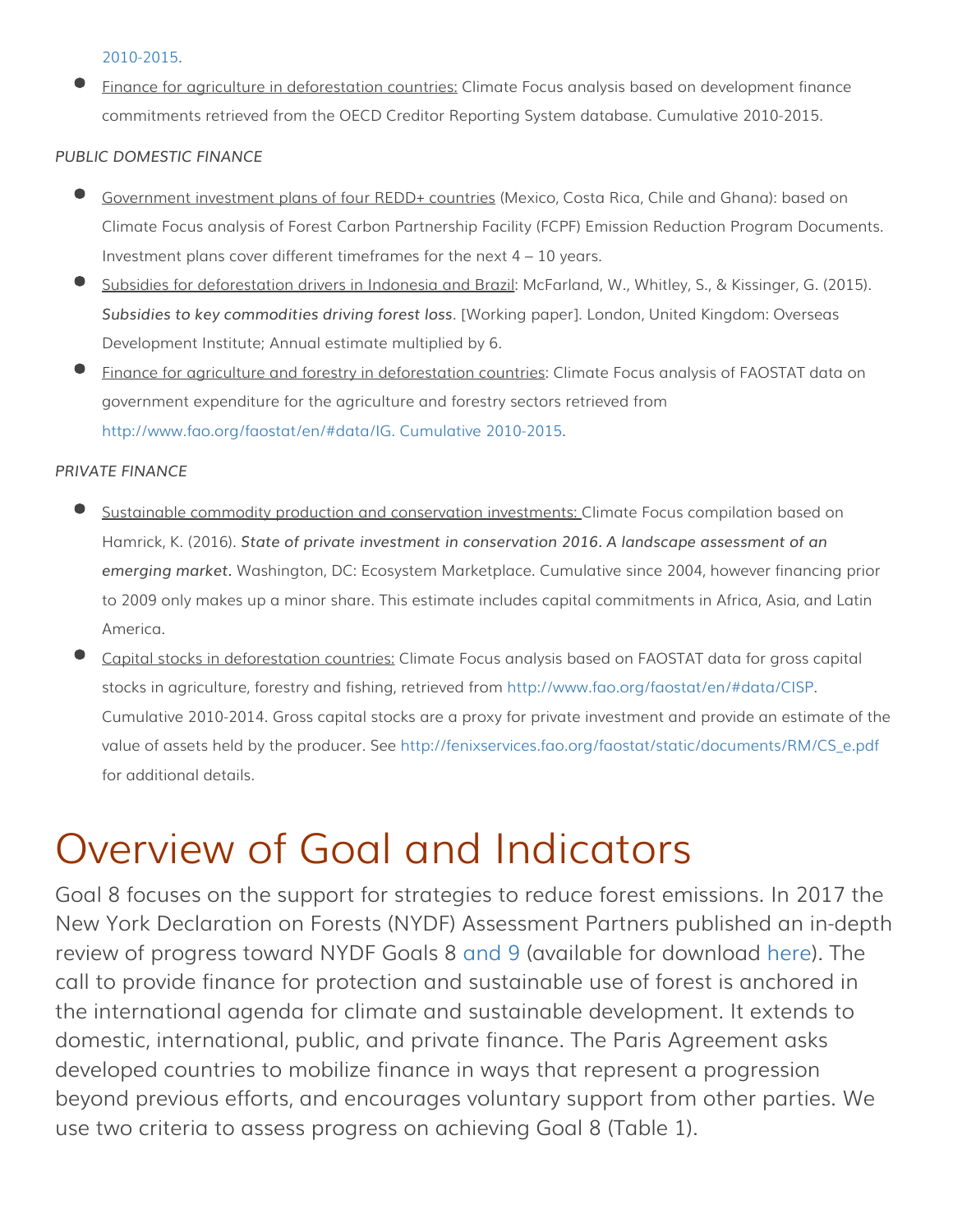### Table 1: Indicators to track Goal 8

| <b>CRITERIA</b>                                                                                         | <b>INDICATOR</b>                                                                                                                  |
|---------------------------------------------------------------------------------------------------------|-----------------------------------------------------------------------------------------------------------------------------------|
| 1. Public support for the development<br>and implementation of strategies to<br>reduce forest emissions | 1.1 International finance<br>1.2 Domestic finance                                                                                 |
| 2. Private investment targeted at<br>reducing forest emissions                                          | 2.1 Policies for investment in forest-risk commodities<br>2.2 Investments in sustainable commodity production and<br>conservation |

# Findings

# Criterion 1: Public support for the development and implementation of strategies to reduce forest emissions

Public finance plays a key role in reducing forest emissions. It can support research and capacity building, provide direct incentives for the protection of forests, and aid the mobilization of private investment needed to address deforestation.

### <span id="page-3-0"></span>*Indicator 1.1: International finance*

<span id="page-3-2"></span><span id="page-3-1"></span>International forest finance remains in short supply and has not grown substantially in recent years. According to OECD data for 2010-15, developed countries and multilateral institutions committed<sup>[\[2\]](#page-9-1)</sup> USD 167 billion in mitigation-related development finance, out of which USD 3.6 billion went to the forestry sector – the large majority (65 percent) to countries with high levels of deforestation.<sup>[\[3\]](#page-9-2)</sup> Another USD 1 billion was pledged for regional or unspecified support to the forestry sector. Financial commitments concentrated on a few countries, including major deforestation hotspot countries, but not necessarily countries where forests are disappearing the fastest (Figure 2).

### Figure 2: Mitigation-related development finance commitments targeted at the forestry sector and deforestation countries (2010-15)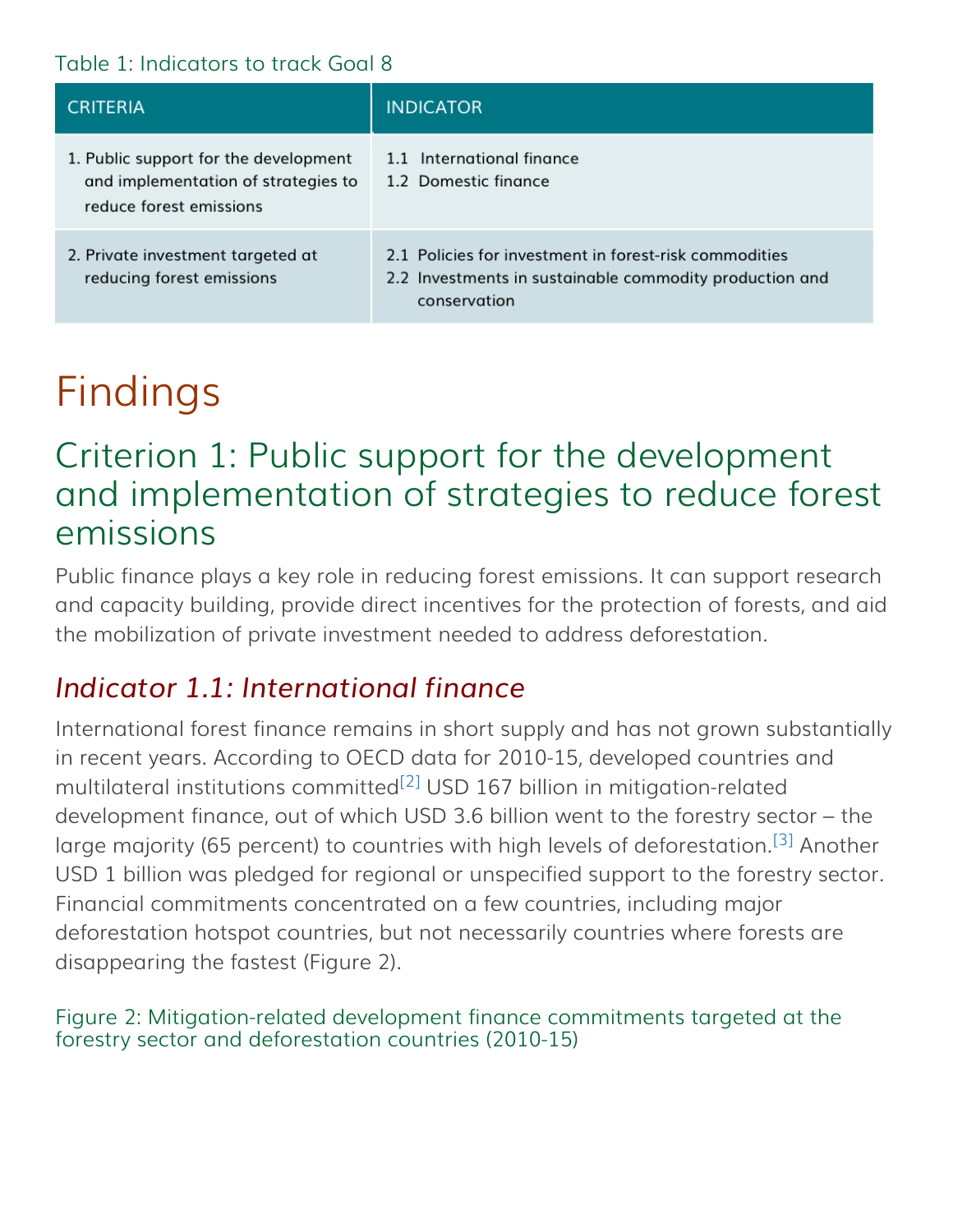

Source: Climate Focus analysis based on climate-related development finance dataset retrieved from the [OECD website](http://www.oecd.org/).

<span id="page-4-0"></span>The absolute value of these resources is dwarfed by development finance in sectors that drive deforestation, and there is an important opportunity to align international support in these sectors with forest climate goals. Agriculture accounts for between 53 percent<sup>[\[4\]](#page-9-3)</sup> and 80 percent<sup>[\[5\]](#page-9-4)</sup> of global deforestation, and four commodities alone – palm oil, soy, beef, and wood products – are responsible for 40 percent of deforestation.<sup>[\[6\]](#page-9-5)</sup> Between 2010 and 2015, deforestation hotspots received a cumulative USD 87 billion in development finance for the agriculture sector.<sup>[\[7\]](#page-9-6)</sup>

<span id="page-4-2"></span><span id="page-4-1"></span>In many tropical forest countries, climate change mitigation has become a primary objective of programs targeted at halting forest loss and degradation. Close to USD 1.7 billion in REDD+ finance has been used to strengthen capacities, policy dialogue, and the development of REDD+ strategies. According to Climatefundsupdate.org,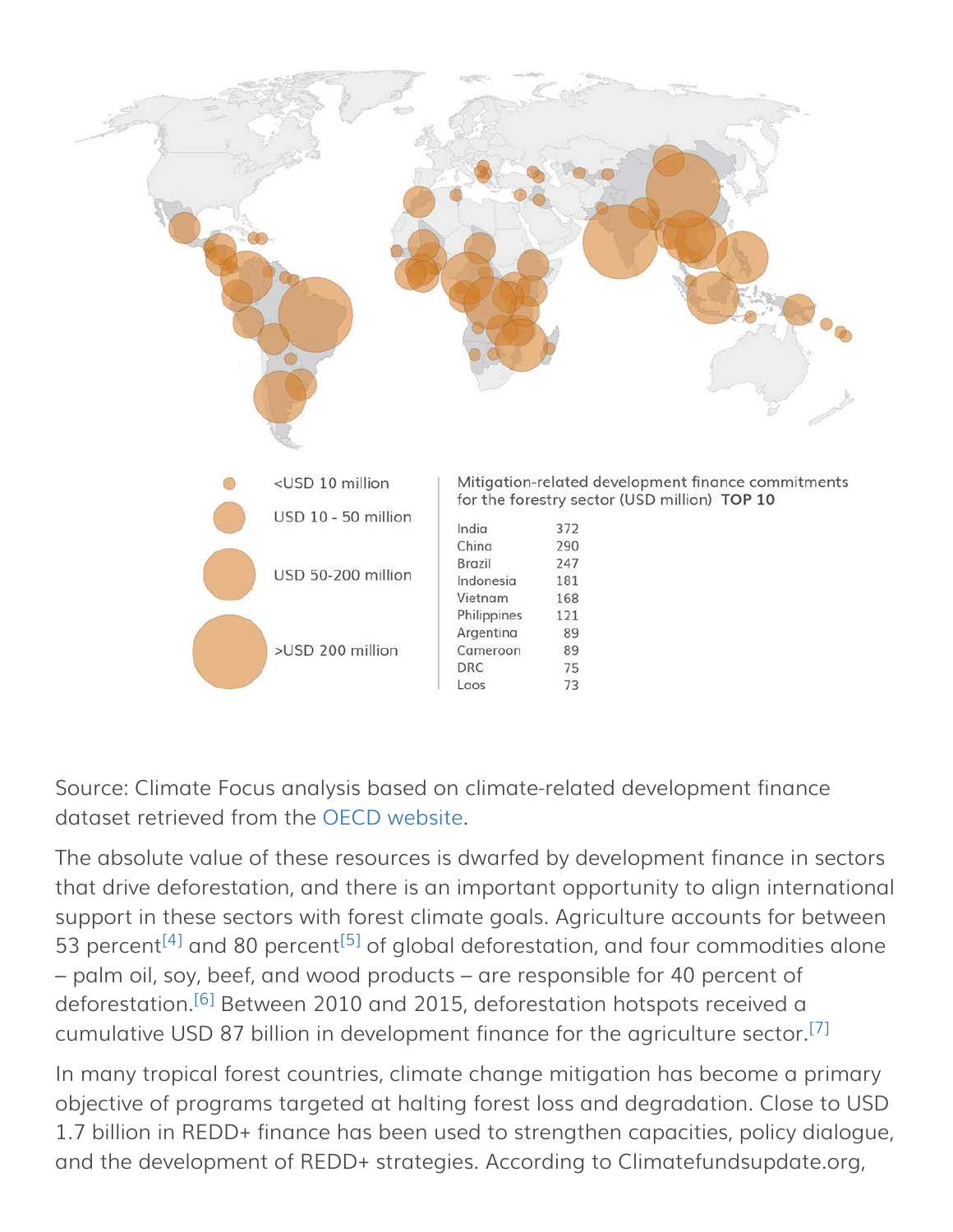<span id="page-5-0"></span>since 2008, cumulative REDD+ support by multilateral initiatives for readiness and implementation support amounts to almost USD 1.4 billion in commitments.<sup>[\[8\]](#page-9-7)</sup> However, there are trade-offs in allocation decisions between coverage of countries and scale of financial support delivered. Several dozen countries have received small amounts of readiness funding, while the bulk of implementation funding is focused on a few countries (Figure 3).





Source: Climate Focus analysis based on Cliamtefundsupdate.org data (multilateral finance) and FCPF Annual Report (2017) (bilateral finance).

Notes: Multilateral data refer to commitments. Bilateral data is based on a survey conducted in 2017 with countries participating in the FCPF readiness process. Source document does not specify timeframe or whether finance has been committed or already disbursed.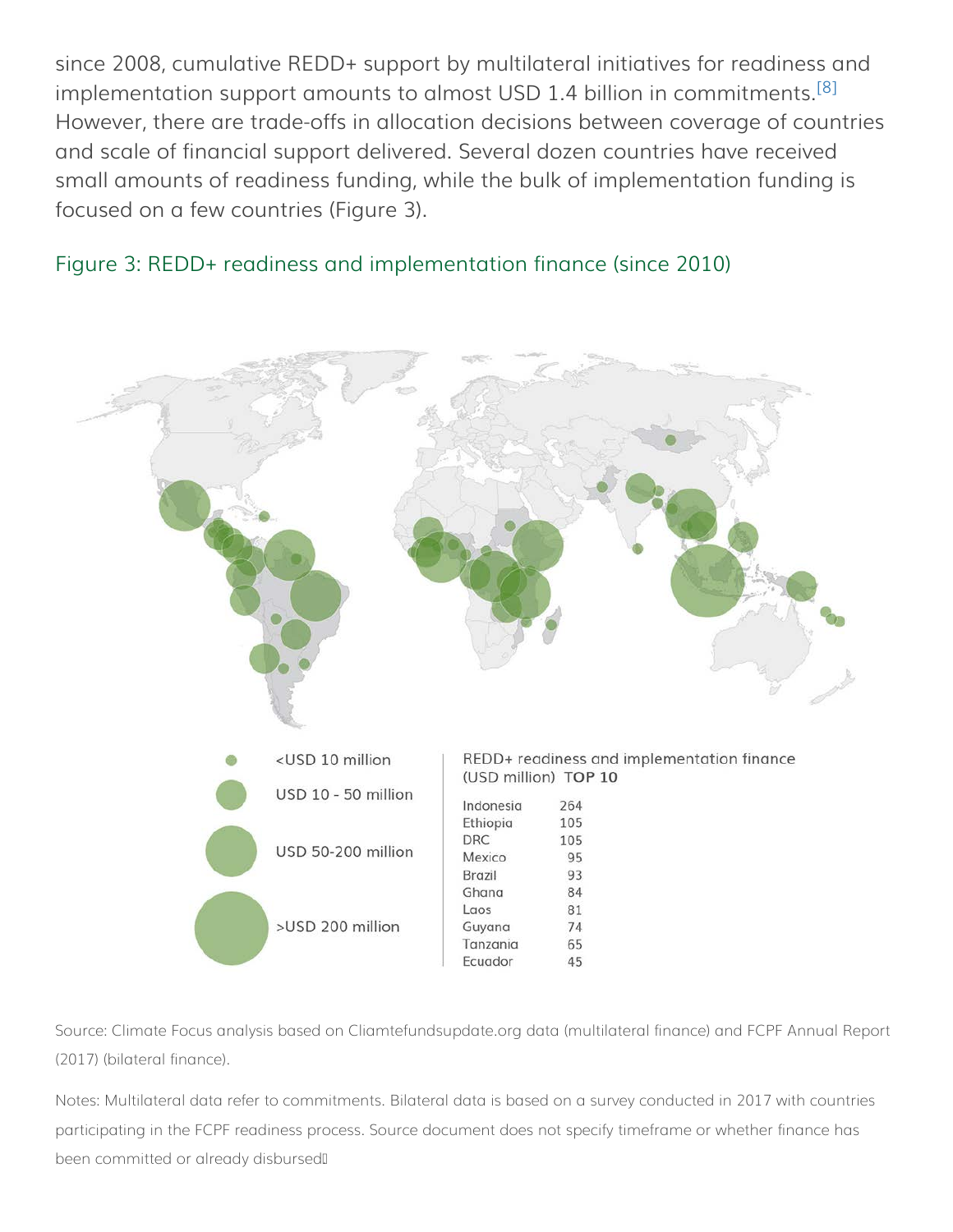<span id="page-6-1"></span>Major REDD+ initiatives also support indigenous peoples and local communities. A recent study by the United Nations Office for Project Services (UNOPS) identified commitments and/or disbursements of at least USD 1 billion of finance related to indigenous peoples between 2010 and 2015.<sup>[\[9\]](#page-9-8)</sup> About USD 165-215 million of this amount was targeted at climate objectives.<sup>[\[10\]](#page-9-9)</sup>

# <span id="page-6-2"></span><span id="page-6-0"></span>*Indicator 1.2: Domestic finance*

<span id="page-6-3"></span>Many middle-income countries invest substantial amounts of domestic finance into forest protection, in many cases exceeding what they receive from international public sources. While there is no aggregate information available on domestic finance, our analysis of six countries advanced in the pipeline of the World Bank Forest Carbon Partnership Faciltiy shows that domestic investments can exceed international public finance contributions. Over the next four to ten years, Mexico, Costa Rica, Ghana, and Chile have plans to allocate USD 8 billion, USD 1 billion, USD 53.7 million, and USD 36.9 million of government funds, respectively, to deliver REDD+ strategies.<sup>[\[11\]](#page-9-10)</sup> Within Brazil, where the Amazon Fund has commitments of over USD 1.7 billion (partly in results-based finance), an analysis by the REDDX initiative found that between 2012 and 2015, the large majority of REDD+ funds in the largest Brazilian state of Amazonas came from domestic sources (USD 334 million).<sup>[\[12\]](#page-9-11)</sup> This is not the case in all Brazilian states, however. In Acre, domestic public flows amounted to USD 82.6 million, representing just one-fifth of all funds allocated to REDD+ in the state.<sup>[\[13\]](#page-9-12)</sup> Lower-middle-income countries also invest in REDD+ activities, though international donors generally provide more of the investment.

<span id="page-6-5"></span><span id="page-6-4"></span>Governments in tropical forest countries invest significantly larger amounts of *grey finance* than *green finance*, especially in the agricultural sector. Agriculture is the backbone of many developing country economies, with large shares of their population relying on the sector for their basic income and livelihoods. In some deforestation hotspots, such as Paraguay, the DRC, and Myanmar, the sector contributes to more than one-fifth of GDP.<sup>[\[14\]](#page-9-13)</sup> Governments therefore invest heavily in agricultural subsidies, often without safeguards to avoid deforestation and harm to ecosystems.

# <span id="page-6-6"></span>Criterion 2: Private investment targeted at reducing forest emissions

*Indicator 2.1: Policies for investment in forest-risk*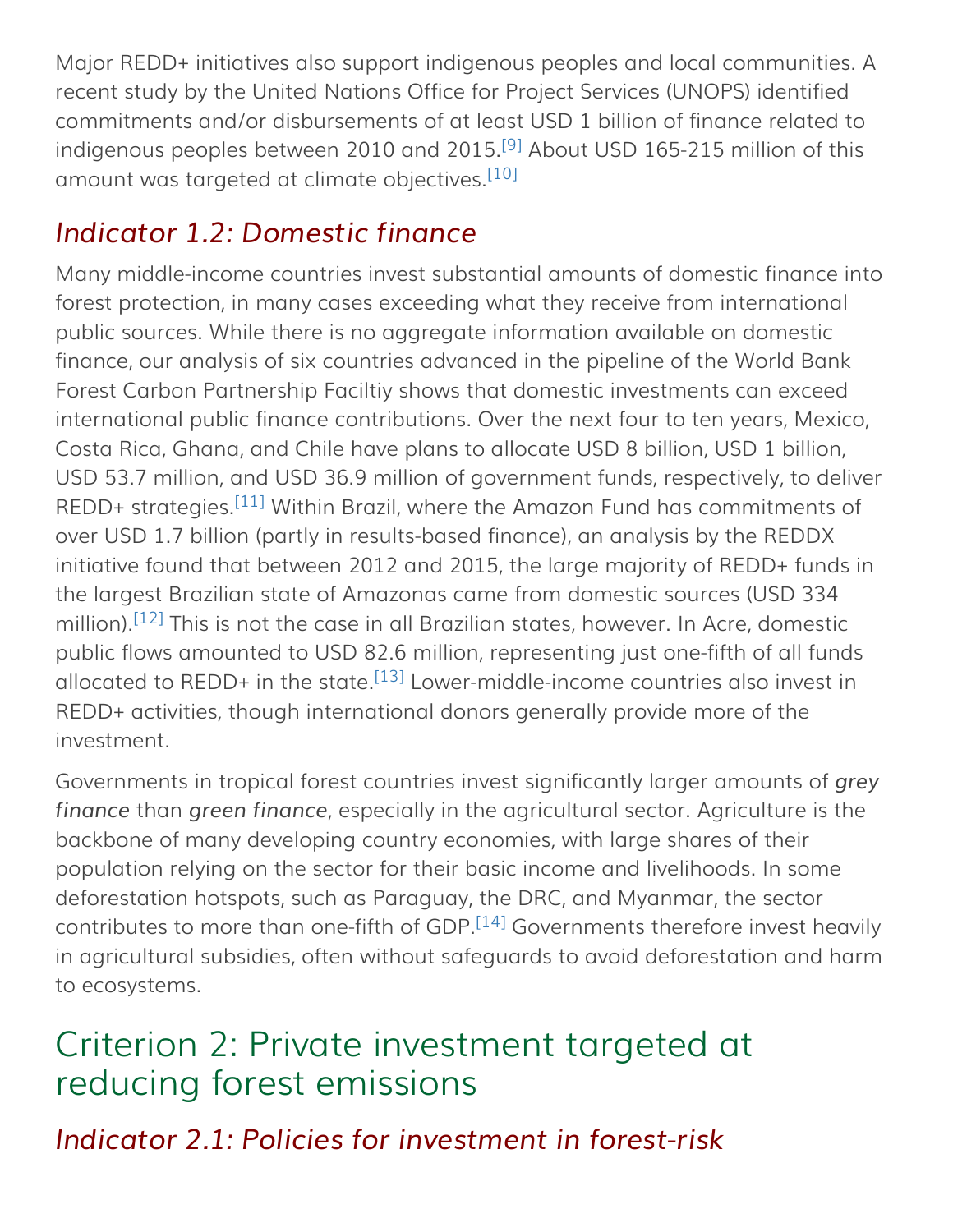### <span id="page-7-0"></span>*commodities*

<span id="page-7-1"></span>There is a substantial amount of grey finance in the private sector that has the potential to be greened. Estimates from the Food and Agriculture Organization place the value of private investment in "business as usual" farming and forestry sectors at USD 168 billion annually.  $[15]$  A recent study estimates that the four big agricultural commodities mobilize USD 100 billion of capital and trade financing each year. Capital stocks in agriculture, forestry, and fishing in deforestation countries alone totaled USD 414 million from 2010-14. [\[16\]](#page-9-15)

<span id="page-7-2"></span>Financial institutions are adopting policies that address deforestation risks. Such policies seek to ensure that their investment portfolios are at the very least not increasing deforestation. It is not clear, however, to what extent policies are applied, as many are still considered to be recommendations rather than requirements; nor are the consequences of non-compliance plain to see, owing to a lack of transparency and reporting.

<span id="page-7-3"></span>According to 2016 data from Forest 500, few of the 150 financial institutions linked to those companies with the greatest influence in the global palm oil, soy, timber, and cattle supply chains are actively addressing deforestation risks in their portfolios.<sup>[\[17\]](#page-9-16)</sup> Yet, more than one-third of financial institutions have made commitments to removing deforestation associated with at least one of these commodities. Many financial institutions also still provide finance to companies without any forest-relates safeguards or deforestation-related commitments. Since 2016, 12 banks have committed to the 'Soft Commodities' Compact, an initiative by the Banking Environment Initiative and the Consumer Goods Forum that seeks to achieve transparency in the financial sector regarding the sustainability of supply chains.

Few banks and investors disclose actions to be taken against clients that are in violation of policies and guidelines. Those that do take different approaches to implementation. Divestment, or the removal of capital, can send a strong message to other clients of an investor. NBIM manages Norway's Government Pension Fund Global, the world's largest sovereign wealth fund with USD 1 trillion in assets under management, who recently dropped 11 companies because of their involvement with deforestation risk.<sup>[\[18\]](#page-10-0)</sup> Similarly, HSBC states in their policy that contracts with customers will be ended if standards are not met.<sup>[\[19\]](#page-10-1)</sup> ASN Bank avoids investing in palm oil, soy and beef producers altogether.

## <span id="page-7-5"></span><span id="page-7-4"></span>*Indicator 2.2: Investments in sustainable commodity*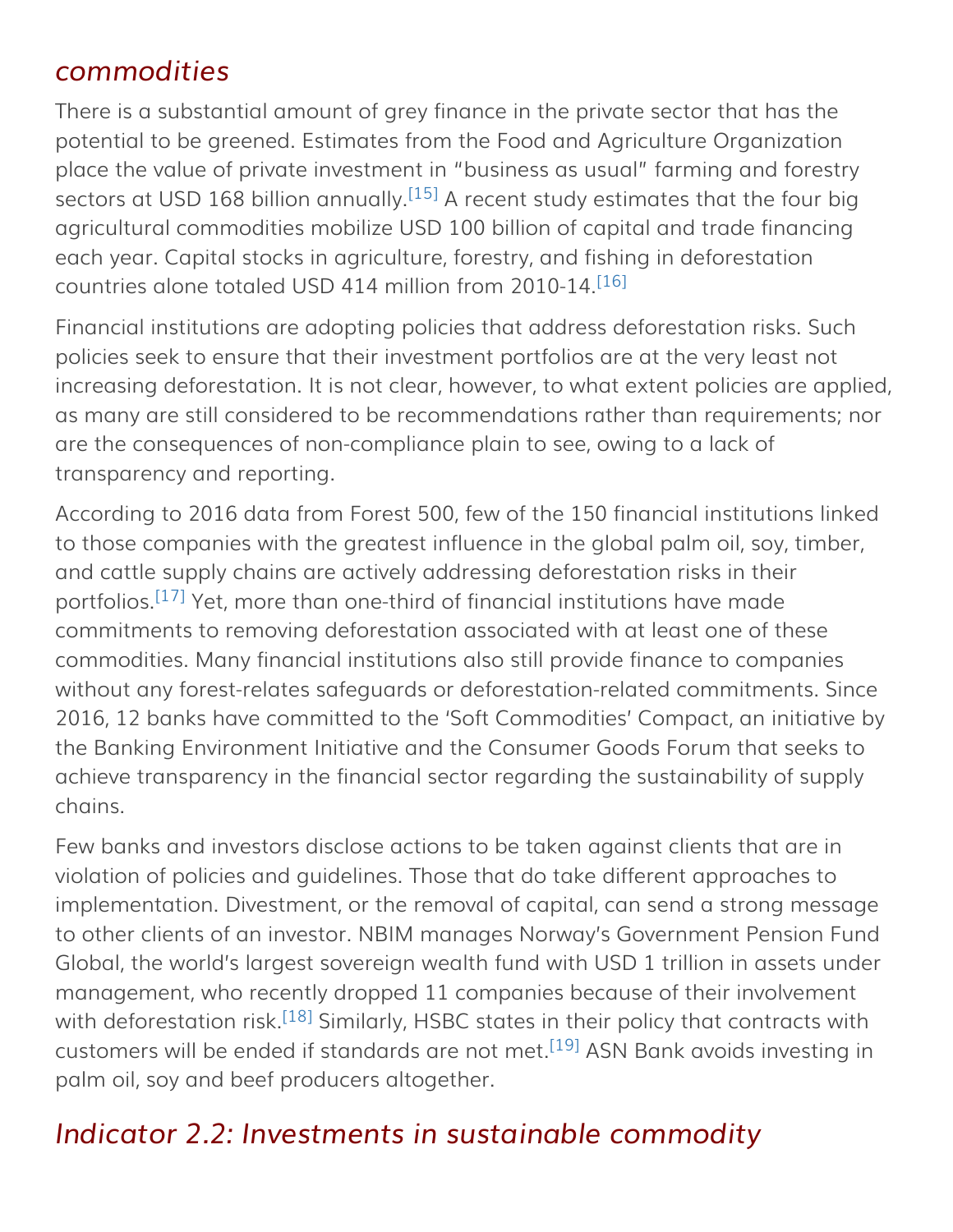### <span id="page-8-0"></span>*production and conservation*

The increase in sustainable commodity sourcing and deforestation-free supply chain commitments ([NYDF Goal 2\)](http://forestdeclaration.org/goal/goal-2/) indicates a growing acknowledgment of the necessity of moving toward more sustainable land use. The private sector is presented with the opportunity to not only scale up investments, but work with governments to develop appropriate policy and legislative settings that ensure a shift of finance flows toward investments with environmental benefits.

Trends show a small but growing share for forest-relevant subsectors in the impact investment market. Impact investors seek environmental and social benefits in addition to returns. According to Forest Trends, the amount of private capital committed to three areas – sustainable food and fiber production, habitat conservation and water quality and quantity protection – grew by 62 percent in just two years.<sup>[\[20\]](#page-10-2)</sup> From 2004 – 15, close to USD 2.7 billion of capital was committed in sectors relevant to green forest finance in Latin America, Asia, and Africa.<sup>[\[21\]](#page-10-3)</sup> This is just over one-third of the capital committed globally in those sectors.

<span id="page-8-2"></span><span id="page-8-1"></span>Accelerating the rate of private capital deployment requires a clear business case for deforestation-free investments, good governance, and public subsidies, where barriers have to be overcome. Blended financing models such as the Private Sector Facility of the Green Climate Fund can mobilize private sector action and resources by using a mix of grant and non-grant financing to lower the risks to investment related to market failure.

Additionally, the public sector has a range of tools at its disposal to reduce risks and make deforestation-free investments more attractive. These include:

- Forming strategic partnerships with private investors to demonstrate proof of concept
- Risk mitigation instruments such as guarantees, insurances, public coinvestment, etc.
- Providing subsidized or free technical assistance to producers and companies
- Providing fiscal incentives for deforestation-free investment
- Taxing environmentally degrading activities
- Enhancing financial sector transparency
- **•** Investing in law enforcement and eliminate illegality
- **•** Providing clear land use rights and tenure
- <span id="page-8-3"></span>Promoting jurisdictional<sup>[22]</sup> or landscape initiatives [\(NYDF Goal 9](http://forestdeclaration.org/goal/goal-9/)) that take a multi-stakeholder approach to land use planning while considering social, economic and environmental objectives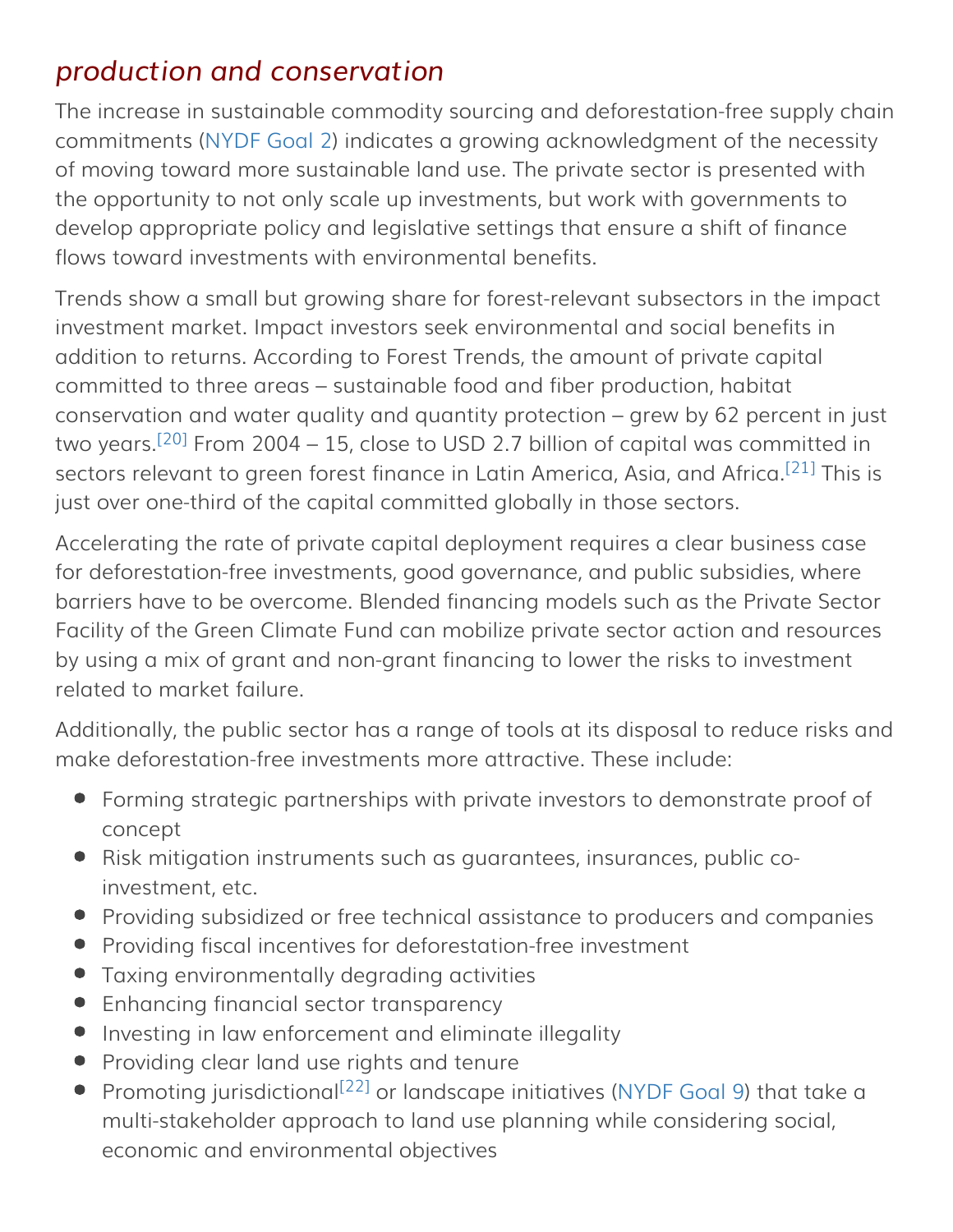#### Authors: Franziska Haupt and Charlotte Streck (Climate Focus), Charlene Watson (ODI), Ingrid Schulte and Katharina Behm (Climate Focus) with contributions from Gustavo Silva-Chávez and Kelley Hamrick (Forest Trends), and Thiago Chagas (Climate Focus)

<span id="page-9-0"></span>[\[1\]](#page-0-0) Reducing emissions from deforestation and forest degradation, as well as conservation, sustainable management of forests and enhancement of forest carbon stocks (REDD+).

<span id="page-9-1"></span>[\[2\]](#page-3-1) While commitments refer to a firm obligation expressed by a donor country or multilateral finance institutions to provide a specific amount of financial support to a recipient country or another multilateral organization, disbursements are actual transfers of financial resources to the recipient. The disbursement of committed financial resources can take several years. In this assessment, international climate finance to the forestry sectors is reflected by presenting bilateral and multilateral ODA commitments.

<span id="page-9-2"></span>[\[3\]](#page-3-2) Developing countries with high deforestation (>30,000 hectare of gross forest loss during 2010-15).

<span id="page-9-3"></span>[\[4\]](#page-4-0) European Commission. (2013). The impact of EU consumption on deforestation: Comprehensive analysis of the impact of EU consumption on deforestation (Report No. 063). Retrieved from <http://ec.europa.eu/environment/forests/pdf/1.%20Report%20analysis%20of%20impact.pdf>

<span id="page-9-4"></span>[\[5\]](#page-4-0) Kissinger, G., Herold, M., & de Sy, V. (2012). Drivers of deforestation and degradation: A synthesis report for REDD+ policymakers. Vancouver, Canada: Lexeme Consulting.

<span id="page-9-5"></span>[\[6\]](#page-4-1) Henders, S., Persson, M., & Kastner, T. (2015). Trading forests: land-use change and carbon emissions embodied in production and exports of forest-risk commodities. Environmental Research Letters, 10(12), 1-13. Retrieved from <http://iopscience.iop.org/article/10.1088/1748-9326/10/12/125012/pdf>

<span id="page-9-6"></span>[\[7\]](#page-4-2) OECDStat. (2017). Credit Reporting System. Data extracted on 09 September 2017

<span id="page-9-7"></span>[\[8\]](#page-5-0) Climatefundsupdate.org data, last updated in May 2017.

<span id="page-9-8"></span>[\[9\]](#page-6-1) Indufor. (2015). Indigenous Peoples Funds Assessment. United Nations Office for Project Services (UNOPS). Desk Review.

<span id="page-9-9"></span>[\[10\]](#page-6-2) Indufor. (2015). Indigenous Peoples Funds Assessment.

<span id="page-9-10"></span>[\[11\]](#page-6-3) Climate Focus analysis based on ER-PDs. Retrieved from FCPF Website: <https://www.forestcarbonpartnership.org/redd-countries-1>

<span id="page-9-11"></span>[\[12\]](#page-6-4) Domestic sources include the Government of Amazonas, the Brazilian Government, Brazilian Public Partnerships, and >10 percent from domestic private initiatives; Bastida, C. A., Cenamo, M. C., & Gustavo, S. C. (2017). Mapping financial flows for REDD+ and land use in Brazil: National and subnational analysis for the period 2009 through 2016. Retrieved from [www.forest-trends.org/documents/files/doc\\_5621.pdf](http://www.forest-trends.org/documents/files/doc_5621.pdf)

<span id="page-9-12"></span>[\[13\]](#page-6-5) Bastida, C. A., Cenamo, M. C., & Gustavo, S. C. (2017).

<span id="page-9-13"></span>[\[14\]](#page-6-6) WorldBank Database. Agriculture, value added (% of GDP). Retrieved from <https://data.worldbank.org/indicator/NV.AGR.TOTL.ZS>

<span id="page-9-14"></span>[\[15\]](#page-7-1) Girling, A., & Bauch, S. (2017). Incentives to save the forest. Financial instruments to drive sustainable land use. Retrieved from Global Canopy Programme Website:

[http://globalcanopy.org/sites/default/files/documents/resources/Incentives%20to%20save%20the%20forest](http://globalcanopy.org/sites/default/files/documents/resources/Incentives%20to%20save%20the%20forest-web_1.pdf)[web\\_1.pdf;](http://globalcanopy.org/sites/default/files/documents/resources/Incentives%20to%20save%20the%20forest-web_1.pdf) Lowder, S.K., Carisma, B., Skoet, J. (2012). Who invests in agriculture and how much? Retrieved from Food and Agriculture Organization Website:<http://www.fao.org/3/a-ap854e.pdf>

<span id="page-9-15"></span>[\[16\]](#page-7-2) Food and Agriculture Organization of the United Nations. (2017). FAOSTAT Statistics Database. Data extracted on 10 October 2017

<span id="page-9-16"></span>[\[17\]](#page-7-3) Forest 500 is an international rating agency that publishes yearly rankings of those governments, companies, and financial institutions that have the greatest impact on forest risk commodity chains. Financial institutions are selected and ranked on the basis of their deforestation policies, i.e. institutions with commitments related to zerodeforestation, specific commodities, or the protection of untouched forests